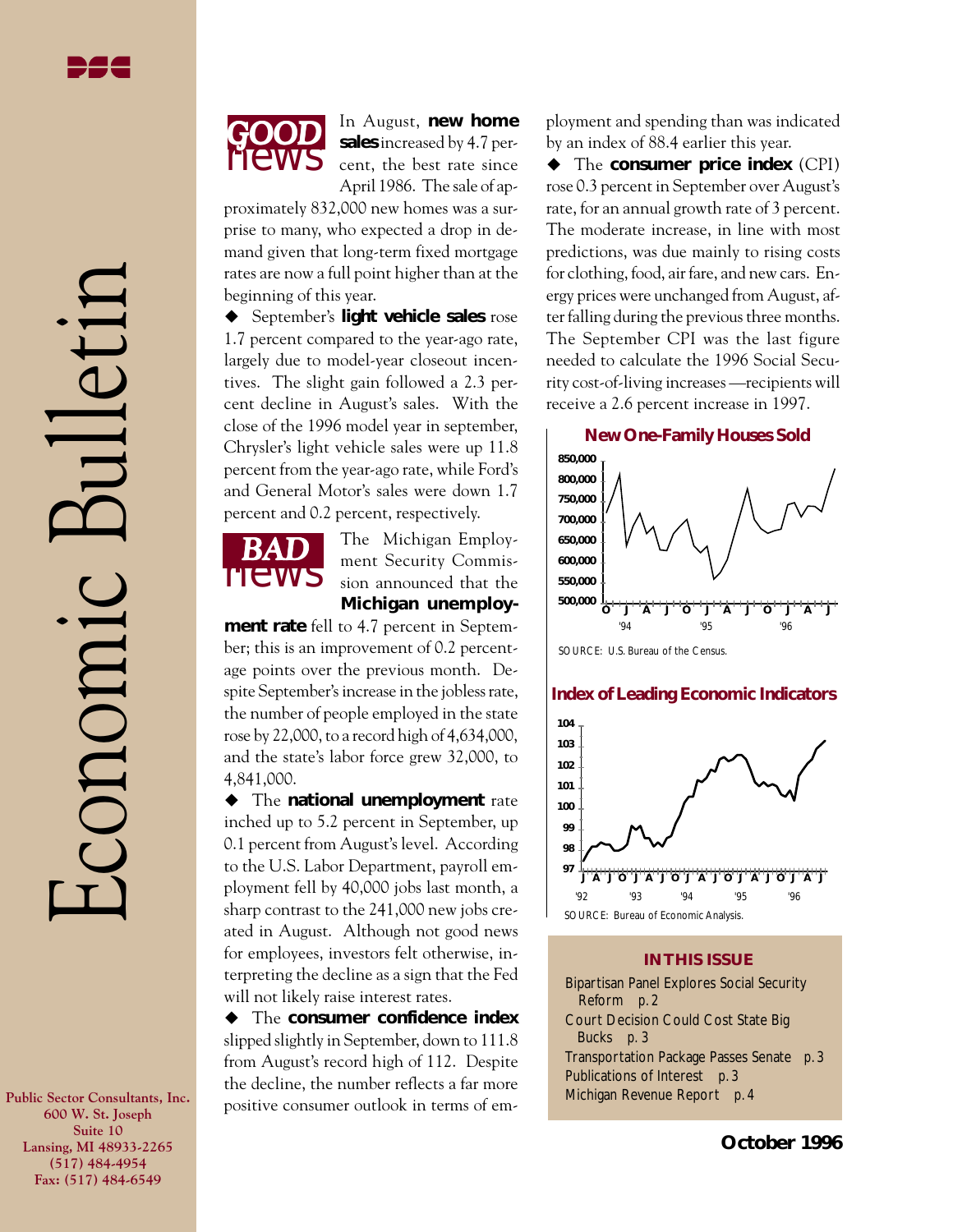# **MONTHLY O** C aaaa aaaaaaaaaaaaa

## **BIPARTISAN PANEL EXPLORES SOCIAL SECURITY REFORM**

According to a recent article in the *Wall Street Journal*, a private, bipartisan panel appointed by the Clinton administration has been working quietly for two years to formulate recommendations to overhaul the Social Security system.1 The article reports that panel members agreed to present three reform plans (see table below) to the administration last summer—all of which allow some of the \$400 billion collected from yearly Social Security taxes to be invested in the stock market; under the current system, all funds are invested in government securities.

## *Plan Components*

According to the *Journal*, the first plan allows the federal government to invest Social Security tax

1 Davis, Bob. "A Consensus Emerges: Social Security Faces Substantive Makeover." *Wall Street Journal*, July 9, 1996.

revenue in the stock market in order to increase revenue and maintain benefits for future retirees. This plan proposes that over 15 years the government invest in the stock market, instead of lower-yielding government bonds, \$800 billion of the monies collected. It also proposes that inflation adjustments of benefits reflect a recalculated consumer price index, which estimates inflation at a lower rate than the current index.

The second and third options allow taxpayers to do their own investing in the stock market through individual retirement accounts financed by a portion of their Social Security taxes. Depending on the plan, payroll taxes of 1.6 percent or 5 percent may be diverted to these accounts; taxpayers may invest in the stocks or bonds of their choice.

## *Pros and Cons*

According to the article, proponents of the panel's recommendations argue that allowing Social Security funds to be invested in the stock market will yield greater return for program beneficiaries. Historically, the stock market has provided returns 2–3 times higher than those from government securities. Such substantial returns, the article explains, may reduce the need in the future to raise Social Security taxes or lower benefits in order to maintain the program's current benefit payments.

Opponents argue that privatizing Social Security is too risky—bad investments by the government or individuals could reduce retirees' future benefits. There also is concern that through its investment of the multi-billion dollar Social Security funds, the federal government will gain too much control over the stock market.

## *Conclusion*

Even opponents of the panel's recommendations agree that policymakers no longer can avoid dealing with Social Security reform: By 2029 the fund will be bankrupt. Given the severity of the situation, the *Journal* concludes, the next president has no choice but to put Social Security reform high on his policy agenda.

## **Summary of the Advisory Panel's Options on Social Security**

### Plan 1 Plan 2 Plan 2 Plan 3

**Goal** Maintains current benefits. Creates large-scale IRAs. Creates small-scale IRAs. **Finance** Invests \$800 billion in Social Diverts 5% of collected Social Increases Social Security changes Security funds in stock market. Security taxes into IRAs. the start of the security funds in stock market. Security Security funds in stock market. **Benefit**<br> **Benefit** Slightly reduces guaranteed benefits<br> **Changes** No major changes and the government, plus and the some; allows investment **changes** No major changes from the government, plus for some for some for some for some for some in IRAs. individual investment earnings. **Effect on**<br> **Effect on** Minimal **Effect on Benefits depend somewhat on in-**<br> **Effect on** Benefits depend somewhat on in-<br> **Retiree benefits depend largely on** Benefits depend somewhat on in-<br> **Retiree benefits depend larg** SOURCE: *Wall Street Journal*, July 9, 1996.

vestment skills; raises retirement age.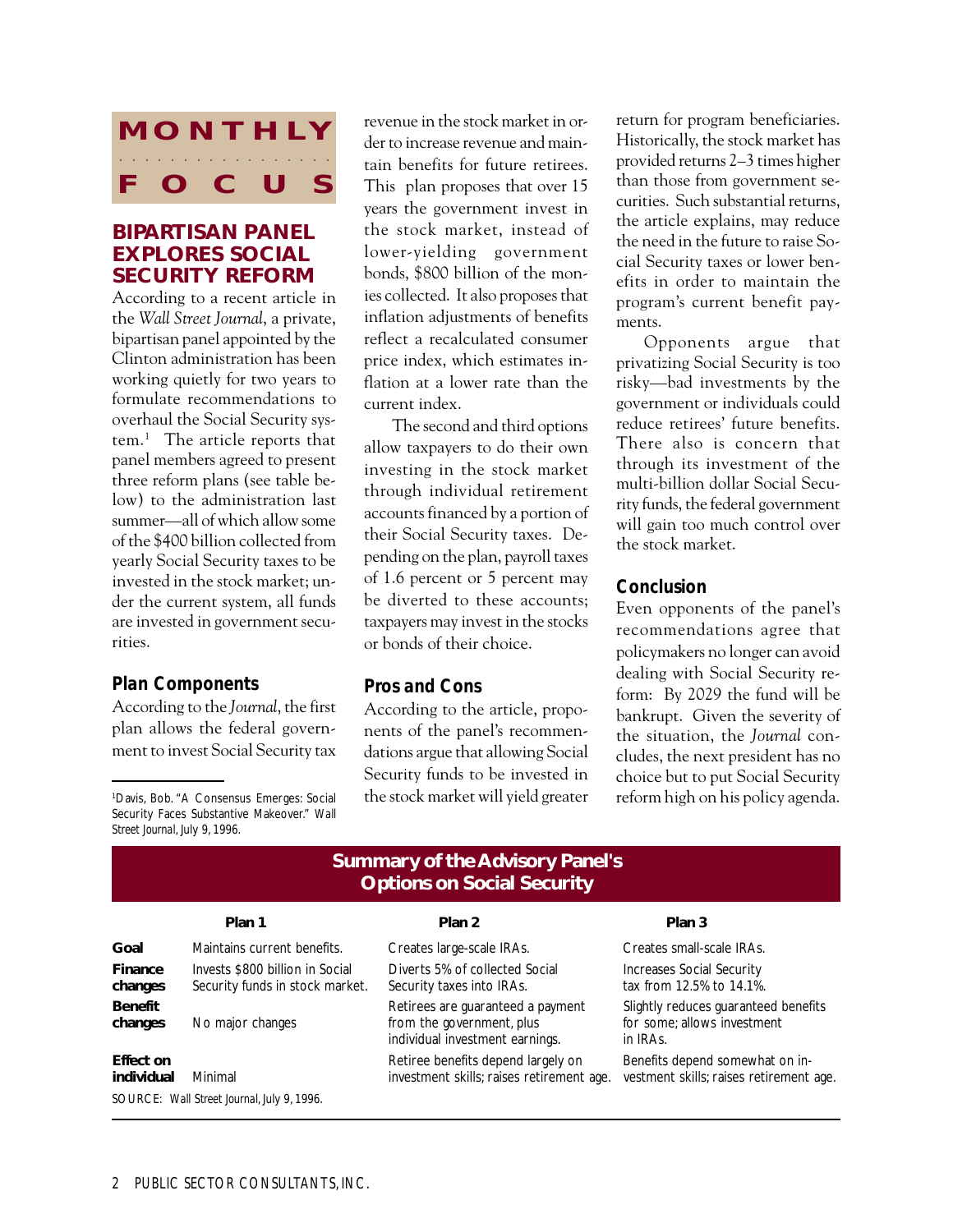

## **COURT DECISION COULD COST STATE BIG BUCKS**

The Michigan Supreme Court recently denied the state the right to appeal a lower court decision that ultimately could cost the state budget more than \$3 billion. The case in question—*Durant, et al.* v. *State of Michigan, et al.* began more than 15 years ago, when a number of school districts filed a complaint about the state's requirement that schools absorb the full cost of special education, driver's training, and breakfast/ lunch programs.

The school districts argue that requiring them to pick up such costs is a violation of the so-called Headlee amendment (Article IX, section 29, of the Michigan Constitution). The lower court agreed that the Headlee amendment applies to the school programs cited in *Durant*, and thus the state must reimburse schools for their costs.

Governor Engler has said that the state will file a petition for a rehearing of *Durant.* If the supreme court again refuses to take up the case, the state will have no further legal recourse and must pay the judgment against it, estimated at \$493 million. If other districts in the state file similar suits, the cost could rise to as much as \$3.5 billion. The state may attempt to work out an agreement with school districts to reduce the required payment and/ or spread it over several years. If agreement is not reached, state officials claim they may have to make substantial budget cuts to satisfy any final judgment against the state.

## **TRANSPORTATION PACKAGE PASSES SENATE**

The Michigan Senate recently approved a four-bill transportation package designed to reduce the state's transportation costs and generate funds to improve the poor quality of Michigan roads. The package could save the state

\$40–100 million. The bills limit state tort liability, increase diesel fuel revenue, facilitate state condemnation of private lands for transportation purposes, and privatize various functions of the state transportation department.

The package now moves to the House, where Democrats say they will oppose it unless it is accompanied by a statewide vehicle-fuel tax increase. They argue that without such a tax hike, the package will be insufficient to meet the costs of state transportation needs. Republicans argue that the package should be adopted now and not tied to a gasoline tax increase; reducing transportation costs now, they argue, will keep any such tax increase to a minimum.

The package likely will be taken up in the House during the lame-duck session scheduled to begin on November 12. Legislators expect House votes to fall mostly along party lines, as they did in the Senate.

*The* Economic Bulletin *is written by Robert J. Kleine, Laurie A. Cummings, and Lisa D. Baragar*

United States General Accounting Office, Health and Human Services Division. *School Facilities: Profiles of*  $\frac{1}{2}$  S  $\frac{1}{3}$ *School Condition by State.* GAO/HEHS-96-148. Washington, D.C., June 1996.

This report provides a comprehensive review of the condition of America's school facilities in all 50 states. The report

aaaaaaaaaaaaaaaaaaaa **P U B L I C A T I O N S O F I N T E R E S T**  $\begin{array}{c} 1 \text{ N T E R} \end{array}$ presents information on the roles that states play in maintaining the quality of their school facilities, including the

extent of financial and technical assistance provided. Each profile also presents state-specific results from a 1994

survey of school facilities that explored such issues as the condition of school buildings, adequacy of environmental  $\Delta \mathcal{L}^{(1)}$  $\bullet$ 

conditions, extent to which facilities meet functional needs of education reform and technology, and monies needed

 $\begin{array}{c} \n 0 \\
\n \end{array}$ to adhere to federal mandates for providing access to programs for the disabled.

 $\frac{1}{10}$ United States Census Bureau Home Page. *http://www.census.gov/.*

This home page provides direct access to U.S. population counts from the 1990 census as well as the federal government's

most recent population estimates and current economic indicators. This regularly updated site also provides links to  $\widetilde{\mathsf{O}}_{\mathsf{S}}$ 

federal statistical agencies and state information centers as well as foreign trade, health, immigration, demographic,

 $\pmb{\varpi}^+$ and employment statistics. In addition, the site includes information pertaining to household type, school enrollments,

 $\sim$  and business ownership.